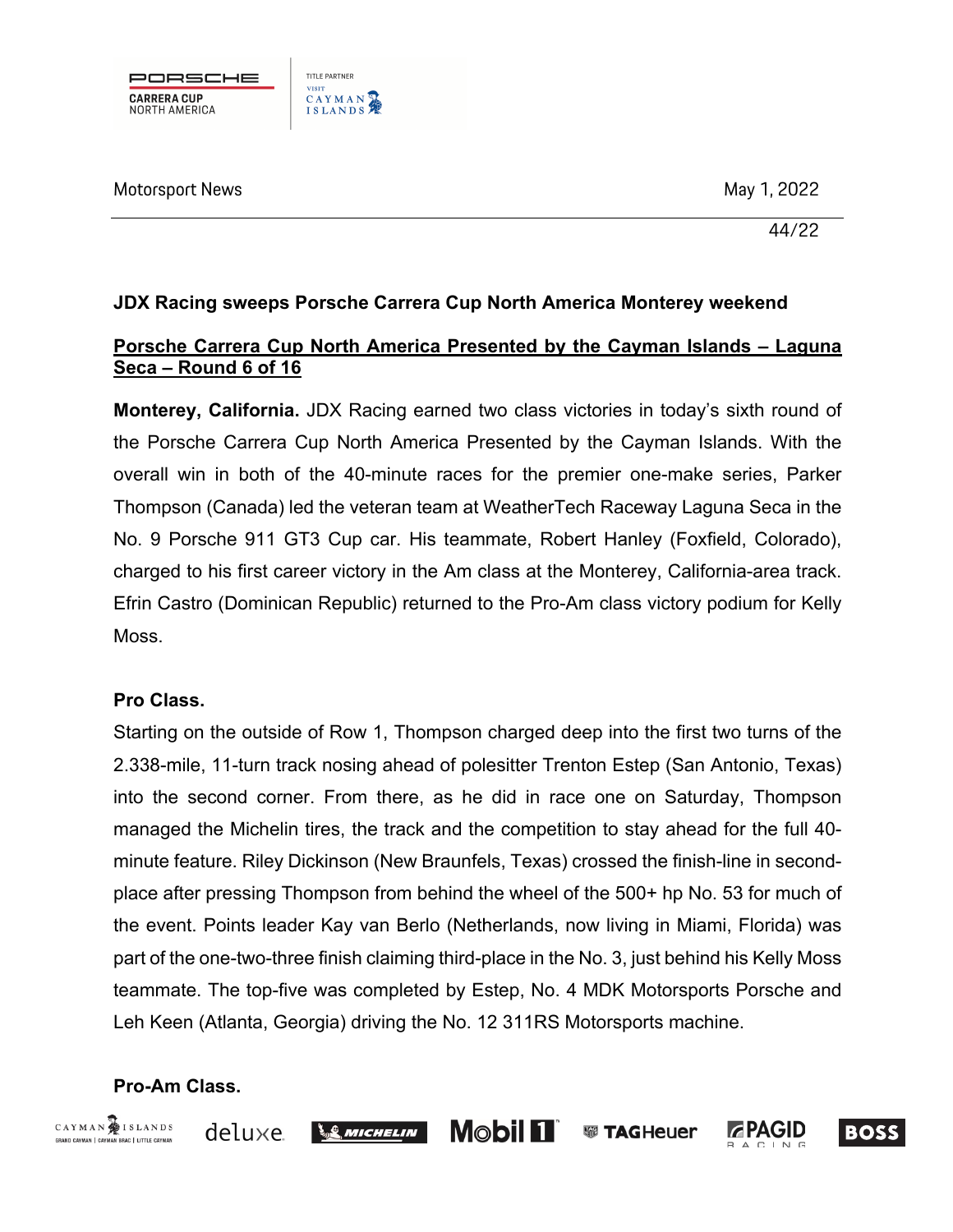

Efrin Castro returned to his winning ways after a difficult race one here in Monterey. The 2021 Pro-Am class champion drove to a clean win in the No. 65 Kelly Moss Porsche. Curt Swearingin (Chattanooga, Tennessee) earned his second podium of the weekend in the No. 17 ACI Motorsports Porsche. The second-place finish was the season-high for Swearingin after two third-places finishes. ACI teammate Pedro Torres (Wellington, Florida) was in third-place for the Chattanooga-based race team, his highest of the year.

### **Am Class.**

Robert Hanley earned his first victory in the Porsche Carrera Cup North America Am class bettering class points leader and race one winner Mark Kvamme (Columbus, Ohio) in the No. 43 MDK Motorsports Porsche. John Goetz (Weston Connecticut), who finished in second-place in Saturday's first race, took the final step of the podium, driving the No. 57 Wright Motorsports Porsche to third-place. Hanley's victory was made even more impressive after an accident in Race 1 forced the team to do extensive rear suspension repair in time to make the grid for this morning's race.

## **To the point.**

The weekend tightened the points battle in each of the three classes as well as the Entrants' title chase. Van Berlo retains the Pro class championship lead with 143 points over Thompson's 121. Dickinson holds third-place with 87 markers, two up on Estep who sits in fourth-place with 85. TJ Fisher (Vacaville, California) breaks into the top-five in points with 60 points captured in the No. 58 Topp Racing Porsche 911 GT3 Cup car. Despite an uncharacteristic 12th-place finish for Alan Metni (Austin, Texas) as a result of contact on track in Race 2, the 2021 class runner-up holds the Pro-Am class championship lead with 108 points in the No. 99 Kelly Moss machine. Justin Oakes (Houston, Texas) was also involved in the same incident but earned a fourth-place finish in class keeping the No. 47 Nolasport machine in second-place points with 95. Swearingin's two-podium weekend closed the gap on the leaders with the Tennessean in

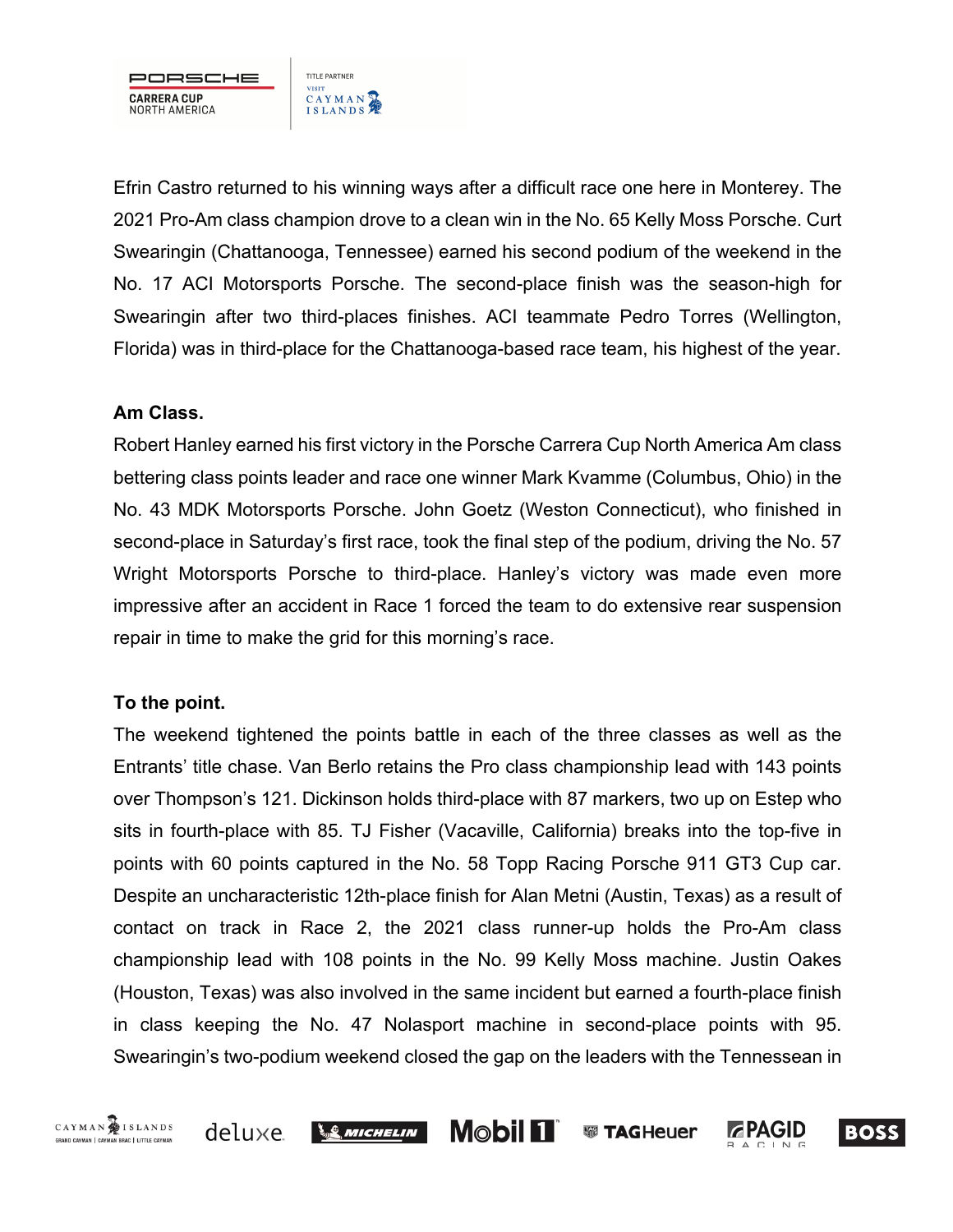

third-place with 83 points. Castro holds fourth-place with 79. With 130 points, Kvamme is 25-points ahead of his nearest rival, Goetz. Hanley's win and three earlier third-place finishes, has him in third-place of the Am category, one point ahead of Bill Smith (Dallas, Texas) with 94. For Entrants, JDX's strong Monterey showing closed the Jeremy Daleowned operation to within 13 of Kelly Moss, 137-124.

### **Next Up.**

Following three event weekends since March – including two California events in the month of April – the Porsche Carrera Cup North America Presented by the Cayman Islands will now take a May and much of June off. Round 7 and 8 will take place at Watkins Glen International in New York state, June 23 – 26.

## **Parker Thompson, No. 9 JDX Racing Porsche 911 GT3 Cup. Pro Class Winner.**

"Turn 2 at WeatherTech Laguna Seca treated the No. 9 JDX Motorsports Porsche pretty well this weekend. It seems like we could make that outside line work really well. We made all of our passes there this weekend. Today was a little different than yesterday's race. Both the Kelly Moss cars [Thompson and van Berlo] were on their new Michelins. We were on our one-run qualifying tires. I had to earn my money on the first eight laps of the race, I had to keep Riley behind me, but our car was hooked-up so good. It was a rocket ship. I just had to keep it on track but, if I kept it on the black stuff, we were going to win that race."

### **Efrin Castro, No. 65 Kell Moss Porsche 911 GT3 Cup. Pro-Am Class Winner.**

"Today is a wonderful day. I came in first-place which is something I needed to do after yesterday's mistake. I was able to bounce back and, by the grace of God, we came away with the victory. The team did an excellent job with the setup of the car. I couldn't be more thankful to Kelly Moss for the work that they do. This was a win a needed to accomplish this weekend."

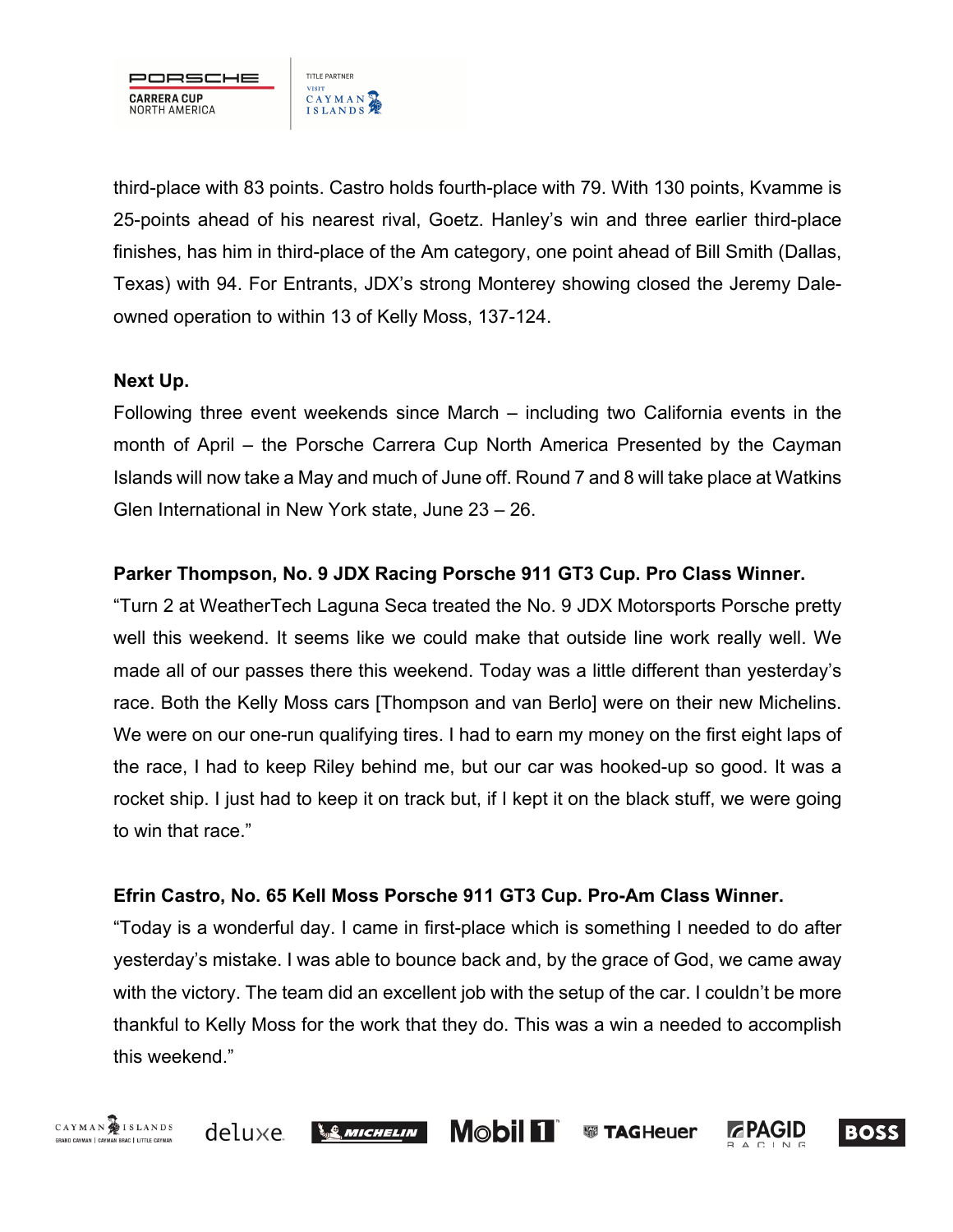PORSCHE **CARRERA CUP** NORTH AMERICA

## **Robert Hanley, No. 4 JDX Racing Porsche 911 GT3 Cup. Am Class Winner.**

"We had a tough day yesterday. This is how JDX Racing bounces back. It was a very good day. [After the repair for damage sustained in Race 1] I have complete trust in the team and the work that they do. They did everything they needed to do to make sure the car was right, and it was perfect. The bigger challenge was that when we arrived here today, we had overcast skies and we thought we would have lower temperatures for the day. So, we went a little bit higher on tire pressures. When the skies cleared, that meant we were a little overinflated. I had to manage that the last four or five laps as it became more pronounced as temperatures and pressures increased. We were able to manage pace. It was a big step for me to come and join this series this year. It is a new race car, a new team for me. My son, Daniel, is my car chief so we are able to do this together. I am a proud Dad."

## **About the Cayman Islands.**

The Cayman Islands, located an hour south of Miami in the vibrant tranquility of western Caribbean, is a premier destination for travelers, thrill-seeking divers, adventurous epicures, honeymooners and families alike. The trio of islands affords each guest with the ultimate setting to enjoy life's finest comforts, as the Caribbean's leading luxury lifestyle destination. Five-star resorts, high-end villas, condos and breathtaking beachfront properties unique to each island offer a myriad of accommodation options for discerning travelers to enjoy. Additionally, the Cayman Islands is frequently heralded as the "Culinary Capital of the Caribbean" and offers endless gastronomic experiences to delight even the most seasoned of palates.

The Cayman Islands, world-renowned for impeccable "Caymankind" hospitality also employs best-in-class health and sanitation protocols to keep visitors and locals safe. To learn more about the Cayman Islands, please go to www.visitcaymanislands.com;

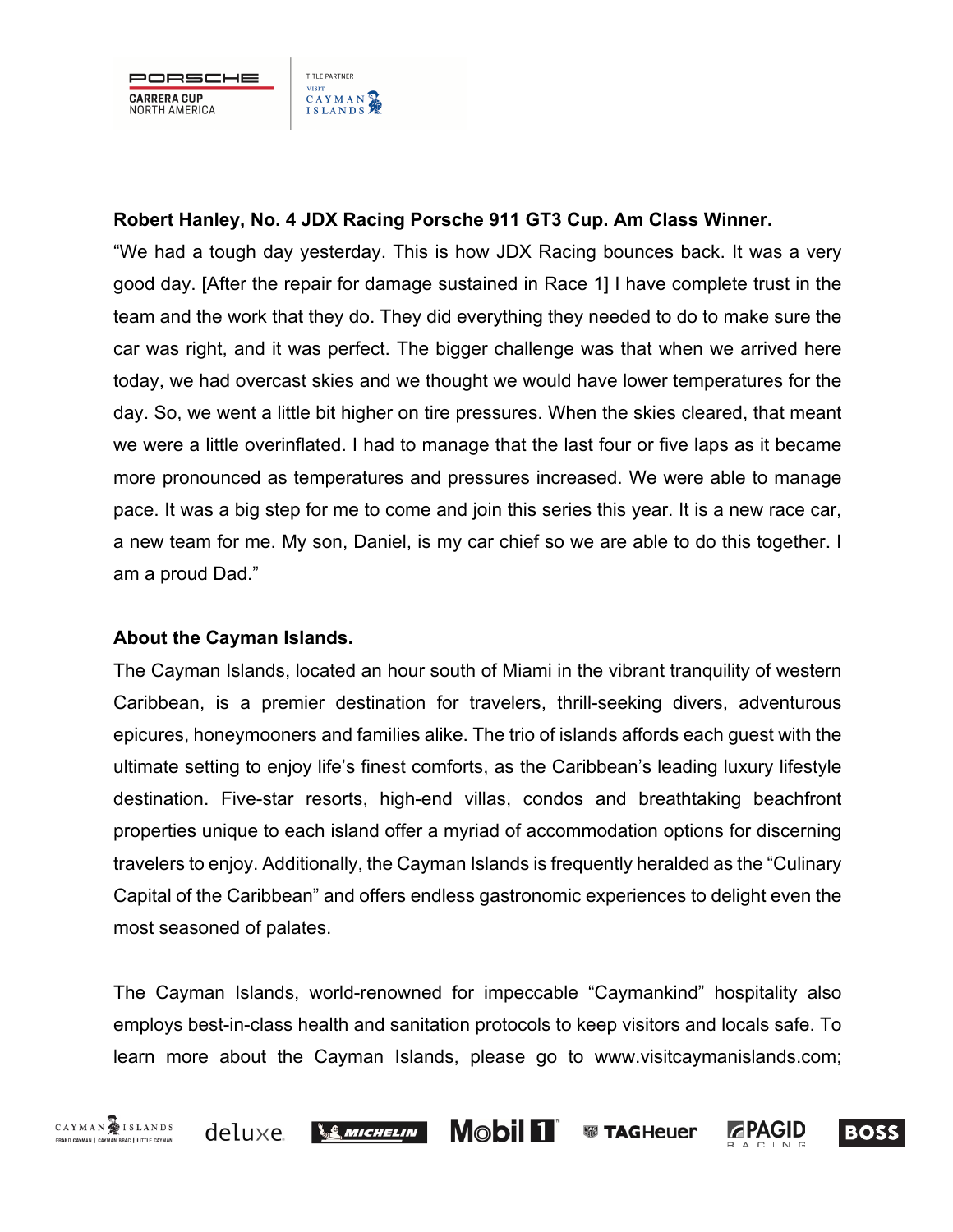

www.divecayman.ky or call your local travel agent. For the most up-to-date travel guidance and protocols, please visit: **https://www.exploregov.ky/coronavirus**.

#### **Porsche Carrera Cup North America Presented by The Cayman Islands.**

Porsche Carrera Cup North America by The Cayman Islands is the premier one-make race series in the United States and Canada utilizing a combination of the latest Porsche 911 GT3 Cup race car, type 992, and MICHELIN® Pilot® Sport Cup N3 racing slick to challenge the best road and street race courses on the continent. The second season of the championship is scheduled to host 16-rounds at eight venues. Each 40-minute race counts toward a season-long driver and team championship in each of three classes: Pro, Pro-Am and Am.

More on Porsche Carrera Cup North America by The Cayman Islands can be found at www.PorscheCarreraCup.us.

# **About Porsche Cars North America, Inc. | One Porsche Drive, Atlanta, GA 30354 USA**

Established in 1984, Porsche Cars North America, Inc. (PCNA) is the exclusive U.S. importer of the Porsche 911, 718 Boxster, 718 Cayman, Macan, Cayenne, Panamera and Taycan. Headquartered in Atlanta, Georgia, since 1998, PCNA is also home to the first Porsche Experience Center in North America featuring a module-based 1.6 mile driver development track, business center, and fine dining restaurant, 356. The company operates a second Porsche Experience Center near Los Angeles. That 53-acre complex features a driver development track with eight educational modules totaling 4.1 miles, a business center, and Restaurant 917. PCNA supports 194 independently owned and operated Porsche dealerships in the U.S., including supplying parts, service, marketing, and training. They, in turn, work to provide Porsche customers with a best-in-class experience that is in keeping with the Porsche brand's more than 70-year history of





 $\frac{1}{2}$  Michelin

**Mobil 11 ● TAGHeuer**